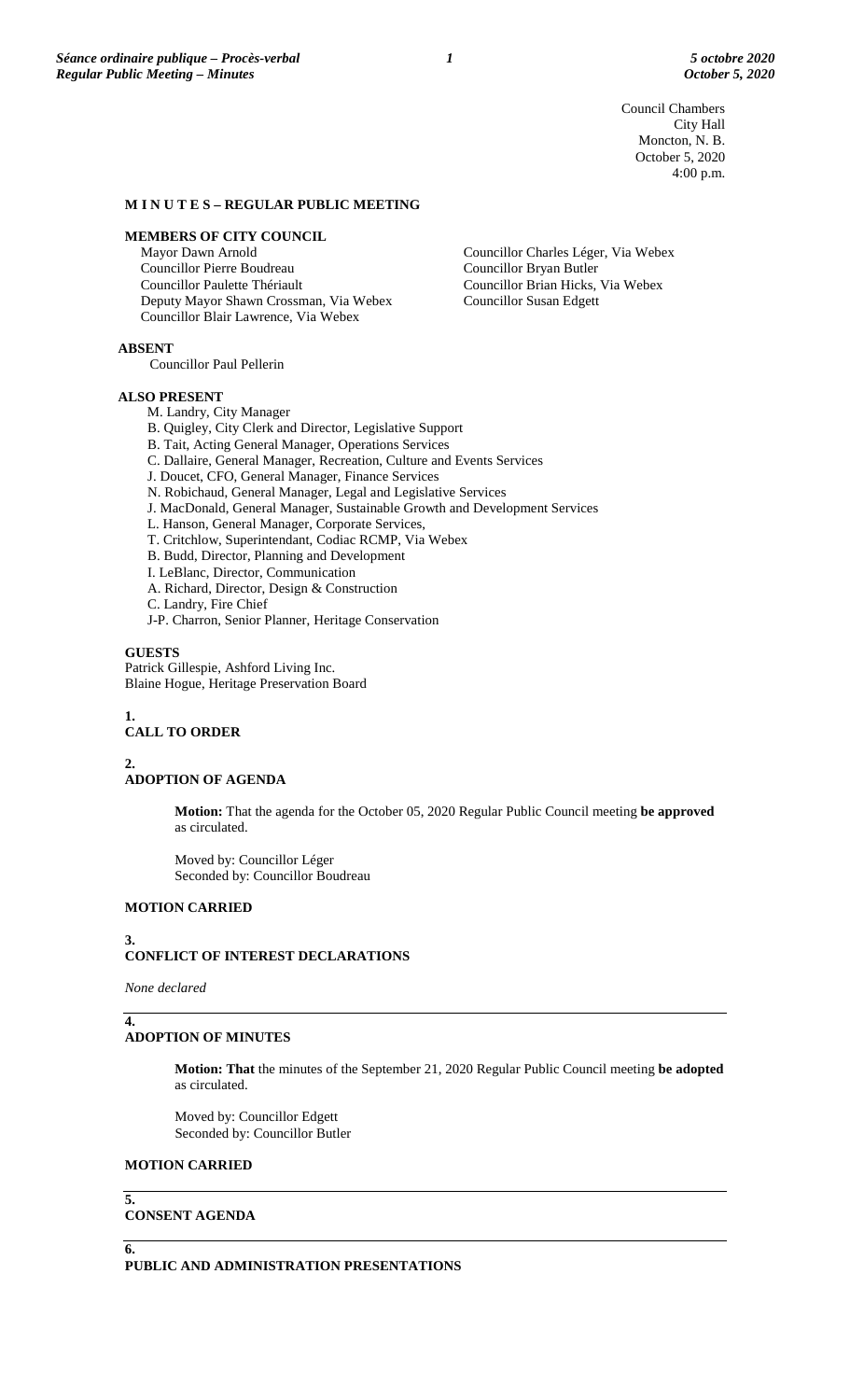5 minutes

**Other Presentation/Autres présentations**  2 minutes

# **6.2 ADMINISTRATION PRESENTATIONS**

- 15 minutes
- 6.2.1 **Update** Covid-19 (Coronavirus) Marc Landry, City Manager; Conrad Landry, Fire Chief Fire Cheif Landry advised Council that guidelines for Halloween have been received from the Province. The City is currently working with neighboring communities to have the same messaging to the public. Fire Chief Landry advised that the City will continue to monitor the mandatory masks updates from the Province.
- 6.2.2 **RCMP Update**  Tom Critchlow, Codiac RCMP Superintendent Superintendent Critchlow advised that the Q1 report was presented to the CRPA board. The public can access the report on the CRPA website.

### **7. PLANNING MATTERS**

7.1 84-86 Highfield Street – Amend By-law Z-1116 - A By-law Relating to Heritage Conservation in the City of Moncton

Mr. Budd advised Council that the subject property owner, Ashford Living Inc, has applied for a building permit to demolish the residential building at 84-86 Highfield Street. This triggered an initial heritage review, as is the process for all demolition requests. The review has identified some heritage value associated with this property. The property is listed as a Local historic property on the Canadian Register of Historic Places after being approved for registration by motion of Council on March 21, 2005 through the Historic Places Initiative. A report was presented to the City of Moncton Heritage Board at its September 10, 2020 meeting as per Subsection 84(2) of the Provincial Heritage Conservation Act. A temporary order to cease activity (demolition) for a period of sixty (60) days was been issued on September 10, 2020.

Following a meeting with representatives from Ashford Living Inc., a Building Permit was issued on September 11, 2020 to convert the existing duplex into single unit dwelling which enables the work to proceed with the 6 storey building but does not assure preservation of the Killam House. The work entails removing the rear addition, infill exterior wall and infill existing windows as per plans which will bring building into compliance with Fire Proofing requirements. The plans submitted illustrate that all changes to the building façade are intended to preserve the character of the existing property. Certain windows are to be reduced in size and infilled with a fire rated cement board designed to match window detail to mimic existing look.

Patrick Gillespie, applicant, provided a background of how they acquired the building lots. Once land was purchased and the building was being constructed, the issue of the Heritage Act came to light. If Ashford Living Inc. are not permitted to demolish the building, there will no means for larger vehicles to access the property along Elm Street. Any time a tenant moves in or out of the building, moving trucks will be either blocking Gordon or Highfield Streets causing traffic backups.

Councillor Thériault reiterated to Council, and the developer, the importance of including the preservation of heritage building within the Downtown Development. She spoke of the lack of citizen support for protection of heritage buildings within the city. She encouraged citizens to voice their opinion at the Public Hearing.

#### **Motion:**

That Moncton City Council proceed with the Heritage By-law Amendment being By-law Z-1116.4 to add 84-86 Highfield Street as a designated municipal heritage conservation area, and:

- 1) That Council give 1st reading to By-law Z-1116.4;
- 2) That a public hearing be set for November 16, 2020; and
- 3) That a letter be sent to the property owner as per the Section 56(1)(b) of the Heritage Conservation Act.

Moved by: Councillor Edgett Seconded by: Councillor Lawrence

In response to a question from Councillor Lawrence, Mr. Budd indicated that in order to minimize heritage aspects of development being missed that all properties designated within both the National and Provincial Registries for Heritage buildings should be designated as municipal heritage. As well, it is being proposed that a small internal working group be established to review all development for a heritage aspect.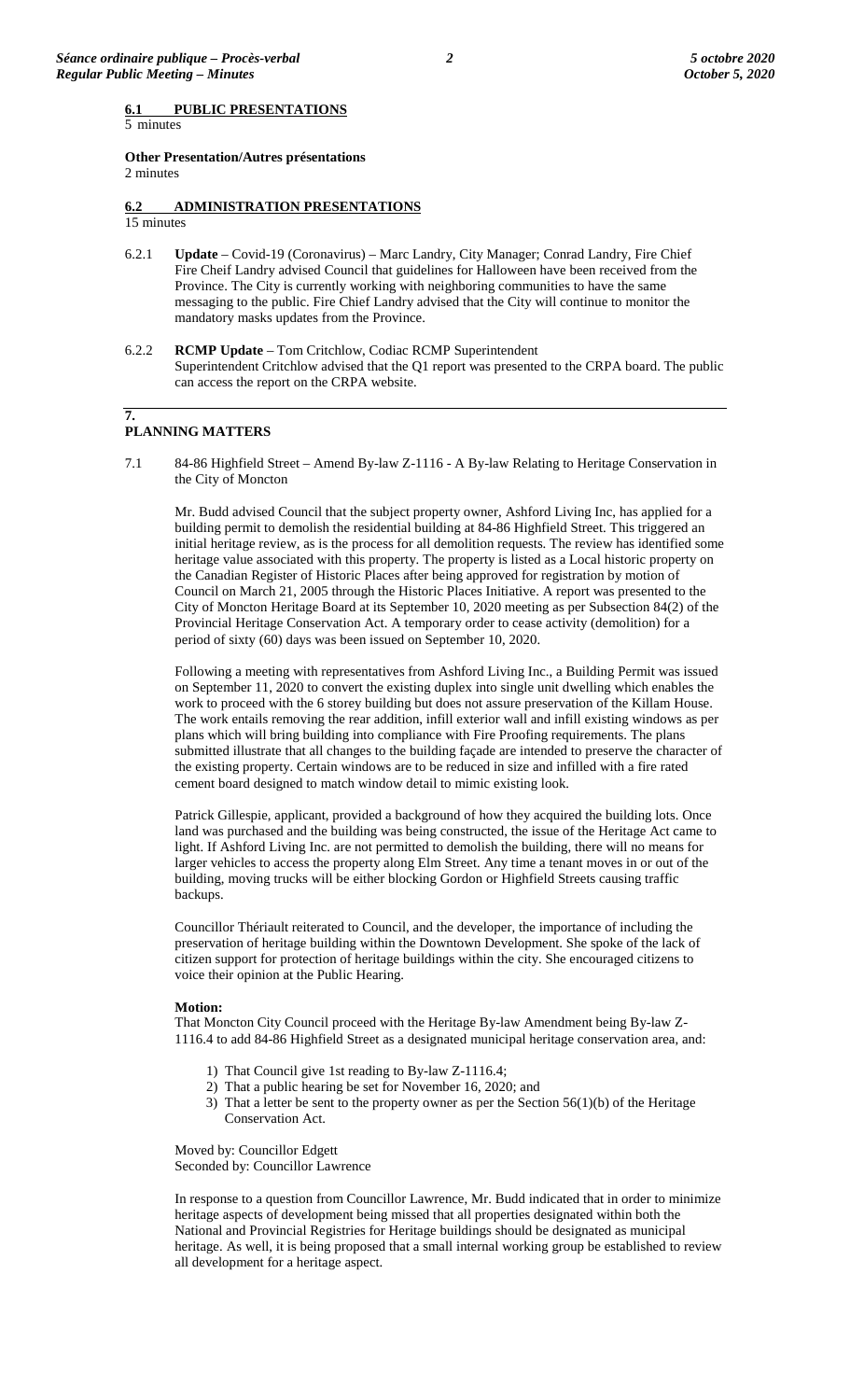### **MOTION CARRIED**

7.2 **Amending** Church of the Nazarene Subdivision

Mr. Budd advised Council that a subdivision request has been submitted to subdivide the property at the corner of McLaughlin Drive and Ward Street. The purpose of the plan is to create a new building Lot 20-03 and create a 5 metre wide Public Utility Easement along Ward Street. The applicants intend to move a single unit dwelling onto the proposed lot and renovate the building to a two (2) unit dwelling. The land is presently zoned R-2. There are no issues with the proposed subdivision.

**Motion: That** Moncton City Council approve cash in lieu of Land for Public Purposes in the amount of \$2,000.00 for the Amending Church of the Nazarene Subdivision.

Moved by: Councillor Boudreau Seconded by: Councillor Edgett

# **MOTION CARRIED**

# **8.**

**9.**

# **STATEMENTS BY MEMBERS OF COUNCIL**

### **REPORTS AND RECOMMENDATIONS FROM COMMITTEES AND PRIVATE MEETINGS**

9.1 **Recommendation(s)** – Internal Audit Committee – March 9, 2020 – **Request for Proposal RFP19-140** – Internal Auditor Services

#### *Councillor Boudreau left the meeting*

**Motion: That** Moncton City Council approve the recommendation of the Internal Audit Committee that Request for Proposal #RFP19-140 – Internal Auditor Services be awarded to the highest-scoring Proponent meeting the Terms and Conditions and Specifications set out in the RFP, being Grant Thornton LLP.

Moved by: Councillor Butler Seconded by: Councillor Léger

Councillor Léger requested the Clerk to read into the record the principal duties and responsibilities of the successful Proponent into the record

- a) Consults with Moncton City Council's Internal Audit Committee to develop an internal audit plan, which may include items previously on the work plan of the Internal Auditor but not completed;
- b) Develops and delivers internal audit reports to the Internal Audit Committee, covering such topics as the reliability, security and integrity of information; compliance with policies and regulations; safeguarding of assets; economical and efficient use of resources; and achievement of operational goals and objectives;
- c) Develops reliable methods of data gathering and analysis relative to policy adherence, safeguarding of assets, efficiency of operations and meeting corporate goals;
- d) Determines best practices for reporting and communication of internal audit findings; and
- e) Recommends operational efficiencies and policy revisions to the Internal Audit Committee.

#### **MOTION CARRIED**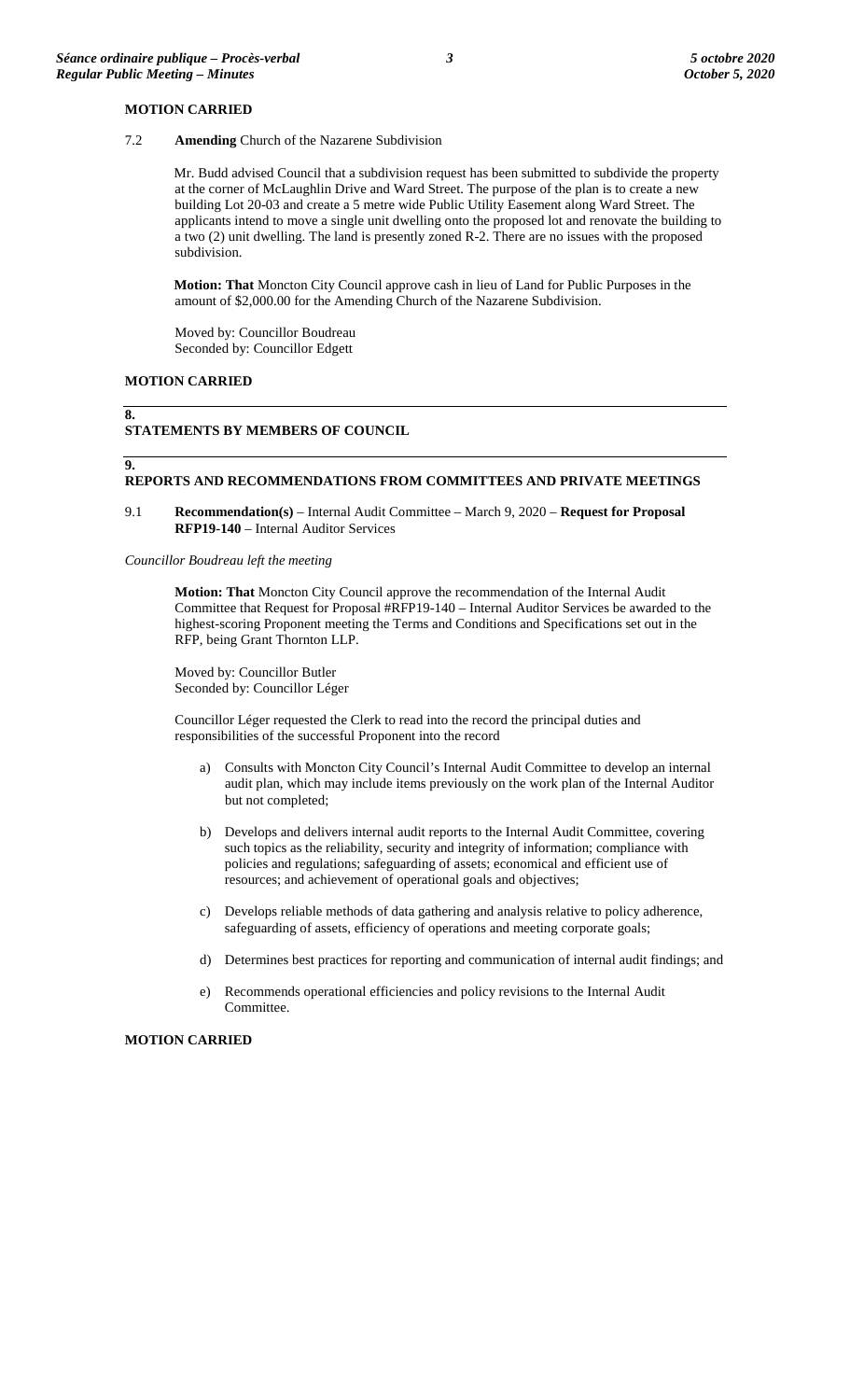# 9.2 **Recommendation(s)** – Committee of the Whole – September 28, 2020

**Motion: That** the Moncton City Council adopt the Winter Sidewalk Maintenance Study Report (2020) for the City of Moncton.

Moved by: Councillor Léger Seconded by: Councillor Butler

### **MOTION CARRIED**

**Motion: That** Council adopt the 2020-2021 Sidewalk Snow Clearing Plan for the City of Moncton.

Moved by: Councillor Butler Seconded by: Councillor Léger

# **MOTION CARRIED**

*Councillor Boudreau returned to the meeting*

# **10.**

### **REPORTS FROM ADMINISTRATION**

10.1 **By-Law T-410** – Amendment for Moving Oversized and Overweight Loads

The Province of New Brunswick requires that contractors moving oversized or overweight loads on Provincial roads and highways apply for and receive a permit prior to moving the load.

A review of major cities in Canada has confirmed that cities have developed a by-law and permit requirement to govern the movement of oversized and overweight loads within their municipalities. This ensures that the municipality is aware where, when and how these oversized and overweight loads are being moved through city streets. Administration has therefore developed the attached by-law and permit requirements for Moncton in order to ensure that both the City and the delivery or moving contractor are aware of all requirements.

**Motion: That** City Council approve the amendment to By-law T-410, being a By-law Relating to Protection of Streets in the City of Moncton, give first reading of the by-law, and bring the second and third readings to a future Public Council Session.

Moved by: Councillor Léger Seconded by: Councillor Butler

### **MOTION CARRIED**

10.2 **Tender TCS20-073** – Reconstruction of Five (5) Tennis Courts and Related Amenities

#### **Motion:**

- 1. 1.That Moncton City Council award Tender #TCS20-073 for the Reconstruction of Five (5) Tennis Courts and Related Amenities to the lowest Bidder meeting the Specifications, being Avondale Construction Ltd., for the Total Tendered Price of \$583,184.14, including H.S.T. @ 15%.
- 2. That a Construction Contingency Allowance in the amount of forty thousand dollars (\$40,000.00) including H.S.T. @ 15% be established for the project to address any unforeseen or unknown site conditions; and
- 3. That a Construction Services Agreement be prepared by the Legal Department for signature by the Mayor and City Clerk.

Moved by: Councillor Edgett Seconded by: Councillor Lawrence

Councillor Boudreau requested that administration provide details on who can access the tennis courts, do citizens require a membership?

#### **MOTION CARRIED** *Nay:*

*Councillor Boudreau*

10.3 **Tender TC20-087** – Supply and Delivery of Two (2) Vacuum Street Sweepers

**Motion: That** Moncton City Council approve the purchase of Two (2) Only Johnston VT652 Dual Gutter Broom Vacuum Street Sweepers from Saunders Equipment Ltd. for the Total Purchase Price of \$722,196.50, including H.S. T. @ 15%, as permitted through City of Fredericton Request for Proposal #P19-09, and the New Brunswick Procurement Act.